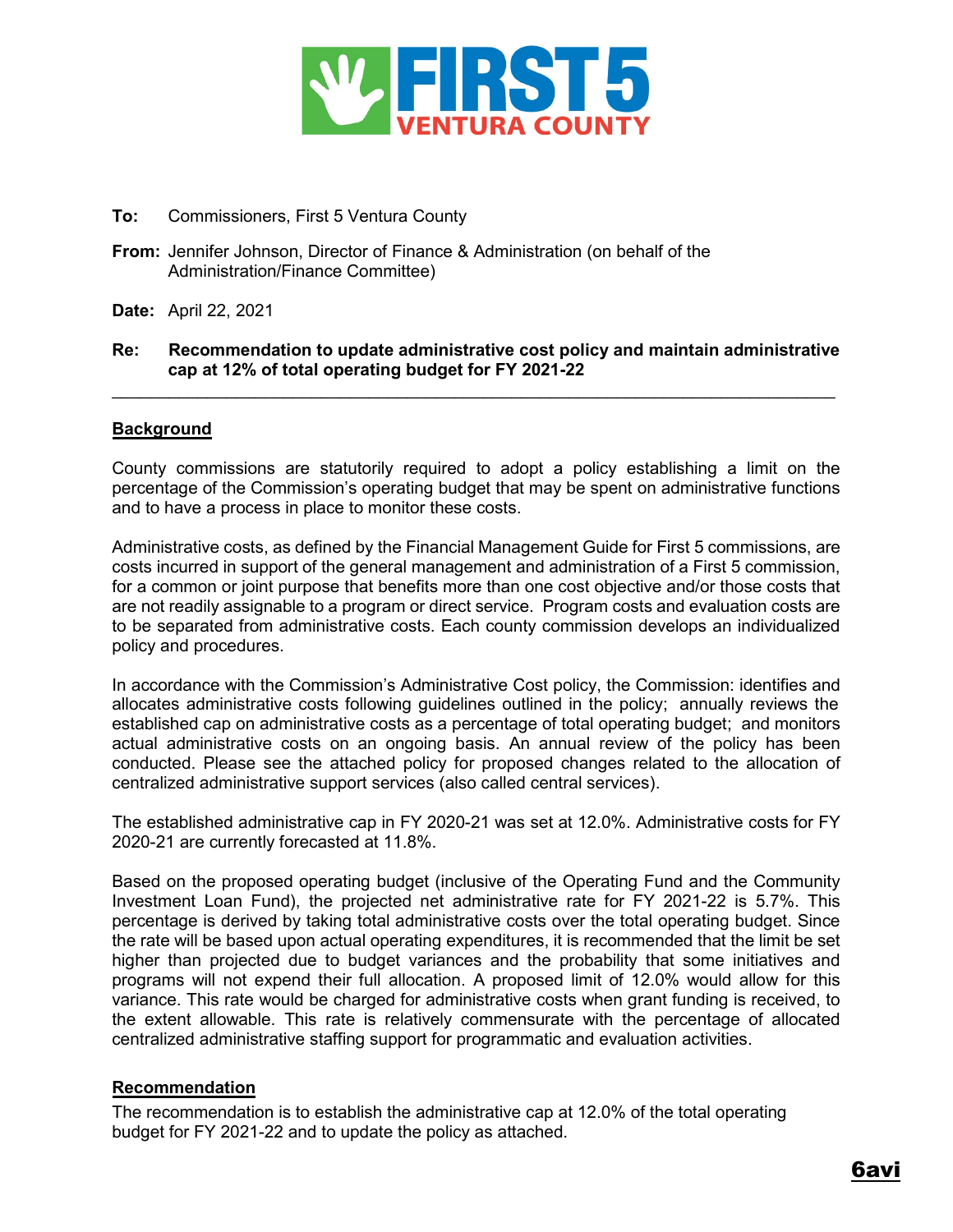

# **ADMINISTRATIVE COST POLICY**

## **Policy**

It is the policy of First 5 Ventura County to consistently identify administrative costs following guidelines outlined in this policy, to annually review the established cap on administrative costs as a percentage of total operating budget, and to monitor actual administrative costs on an ongoing basis.

## **Definition of Administrative Costs**

Administrative costs, as defined by the Financial Management Guide for First 5 commissions, are costs incurred in support of the general management and administration of a First 5 commission, for a common or joint purpose that benefits more than one cost objective and/or those costs that are not readily assignable to a program or direct service. Program costs and evaluation costs should be separated from administrative costs. Administrative costs also referred to as "central services", e.g., finance/accounting, human resources, procurement/ purchasing, should be apportioned to benefiting cost centers by some systematic and rational allocation methodology and that methodology should be disclosed.

# **Procedures**

To accurately reflect the cost of operating programs and services, centralized administrative support (central services) shall be apportioned to program and evaluation cost centers using a systematic, rational allocation methodology. This allocated method of distributing centralized administrative support costs is based on the premise that all programs benefit to some degree from administrative support services and they are essential to implement programs. Therefore, these centralized administrative support services shall be included with program and evaluation costs. Consistent with the definition of administrative cost to be general in nature and those costs not specifically and directly benefitting a programmatic or evaluation activity, the remaining amount, after allocating centralized administrative support, shall be the Commission's administrative cost.

For the Commission, administrative costs include all salaries, benefits, services, and supply costs not readily identifiable as costs of thedirectly benefitting the Commission's evaluation or programmatic or evaluation activities. Commission staff will adhere to the above definition for budgeting, accounting, and financial reporting processes. Staff utilizes certain codes for reporting processes to identify costs as program, evaluation, or administration according to their nature. Except when there is information to determine a direct allocation of operating costs, shared operating costs/office expenses will be allocated by a systematic, valid-and rational allocation methodology. The methodology will be reviewed annually and presented with the annual budget.